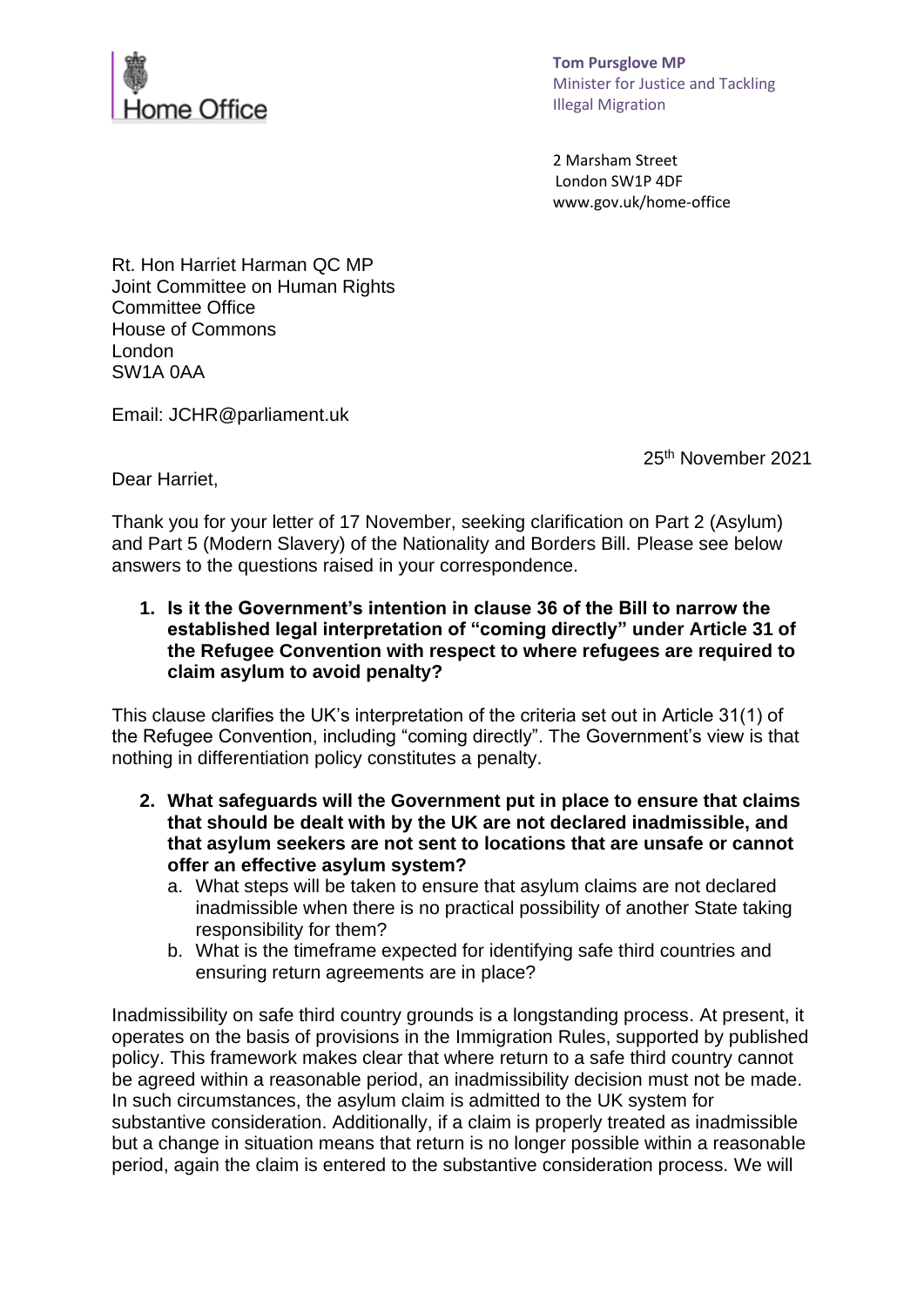support the measures in relevant clauses with similar safeguards in the Immigration Rules and/or policy guidance.

Inadmissibility decisions will continue to be assessed on a case-by-case basis. The UK will also remain compliant with its obligations under the Refugee Convention and the European Convention on Human Rights (ECHR) and will only remove a claimant to a safe country.

The timescales applicable to obtaining return agreements for a particular claimant in the inadmissibility process will need to take account of individual circumstances and our experience in working with our partners in other safe countries. However, we anticipate being able to set broad limits to the time most claimants considered for inadmissibility action should expect to wait, as part of the safeguards mentioned.

**3. What safeguards will the Government put in place to ensure that the imposition of new deadlines for those that claim asylum will not result in unfairness in individual cases, and will allow asylum seekers to effectively present their claims and appeals? Will this involve guidance to decision makers on how to ensure fairness when taking procedural matters into account in the assessment of credibility and evidential weight?** 

The effect of these provisions is to encourage people making a protection or human rights claim to engage with the system in good faith and provide evidence in support of their claim in a timely manner.

An expanded legal aid offer will make sure that those who are entitled to legal aid advice in respect of their asylum claim will also be given advice on the National Referral Mechanism (NRM) to ensure any information relevant to being a victim of modern slavery is raised at the earliest opportunity. Those who raise an asylum claim in response to receiving a priority removal notice will also receive a new legal aid offer of 3-7 hours of advice, which can cover any matter relating to their immigration status.

Where claimants provide good reasons why evidence has been provided late in response to an evidence notice or a priority removal notice, their credibility will not subsequently be damaged. Decision-makers will be best placed to determine whether a claimant has good reasons for lateness and will be able to take into account the particular facts and circumstances of each case. To further support effective decision-making, claimants will be required to provide a statement of reasons where late evidence is provided, to make sure that any relevant reasons are fully considered before a final decision is made on a claim.

Any changes made to the asylum process through the Nationality and Borders Bill will be reflected in guidance and training for asylum decision makers.

**4. How does the Government intend to ensure that the new accelerated appeals process does not create the same unfairness that led to the suspension of the DFT?**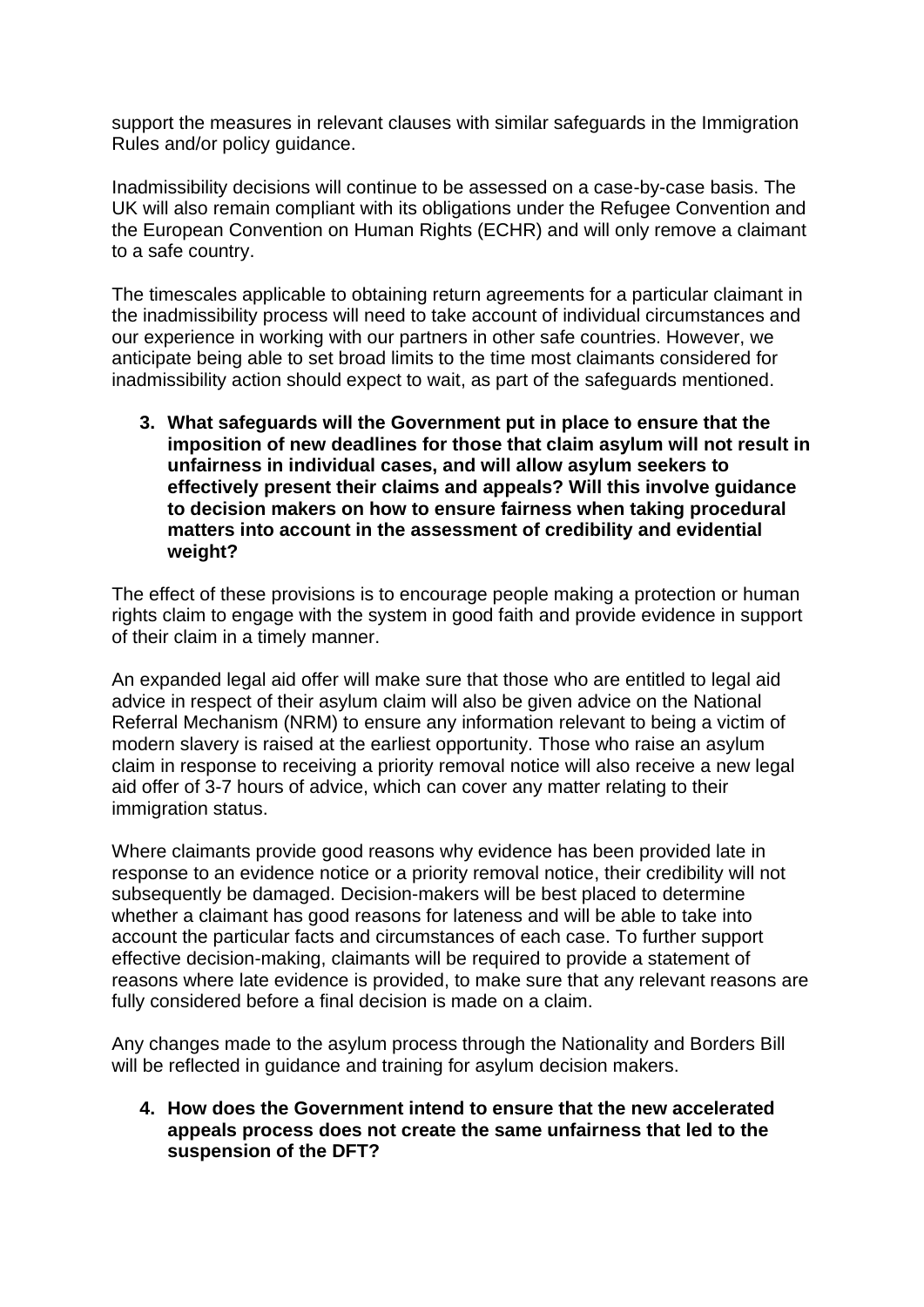We have considered the legal challenges to the Detained Fast Track carefully and we are confident that the new accelerated detained appeals route will ensure fairness as well as improving speed. The courts have been clear in upholding the principle that an accelerated process for appeals made in detention, operated within certain safeguards, is entirely lawful.

All Home Office decisions to detain are made in accordance with the Adults at Risk in Detention Policy and reviewed by the independent Detention Gatekeeper.

Changes made to the screening process, drawing upon lessons learned, will enable us to identify appellants who are unsuitable for the accelerated detained appeals route at the earliest opportunity.

Suitability will be reviewed on an ongoing basis and the Tribunal will also have the power to transfer a case out of the accelerated route where necessary to ensure that justice is done.

**5. How does the Government intend to mitigate the risks involved in offshore asylum processing, and ensure compliance with human rights obligations, particularly with respect to the right to life (Article 2 ECHR), freedom from torture and inhuman or degrading treatment (Article 3 ECHR), and the right not to be arbitrarily detained (Article 5 ECHR)?**

Changes set out in the Nationality and Borders Bill will make it easier to remove an individual to a safe third country, where their claim would be considered under that country's asylum system. This will help to break the business model of people smuggling and deter people from undertaking dangerous journeys by encouraging people to avail themselves of a safe and legal route to the UK or claim asylum in the first safe country they reach.

We will fully consider all claims to asylum made in the UK in accordance with our international obligations. We will also ensure that all removals are compliant with the ECHR. I can also clarify that we would only ever work with countries with effective asylum systems compliant with international law, including the Refugee Convention and relevant international human rights laws.

We will continue to be mindful of our international obligations as we develop plans to operationalise these measures. This is a shared international challenge and we continue to work with other countries to meet it.

## **6. Is the Government satisfied that reducing the threshold for 'particularly serious crimes' is consistent with Article 33(2) of the Refugee Convention?**

As permitted by Article 33(2) of the Refugee Convention, it is current Home Office policy to consider the removal of refugees who commit particularly serious crimes and are a danger to the community in the UK or a threat to national security. A 'particularly serious crime' is defined as one which led to a sentence of at least two years' imprisonment. This means that currently many refugees who commit serious crimes who are sentenced to less than two years' imprisonment continue to enjoy